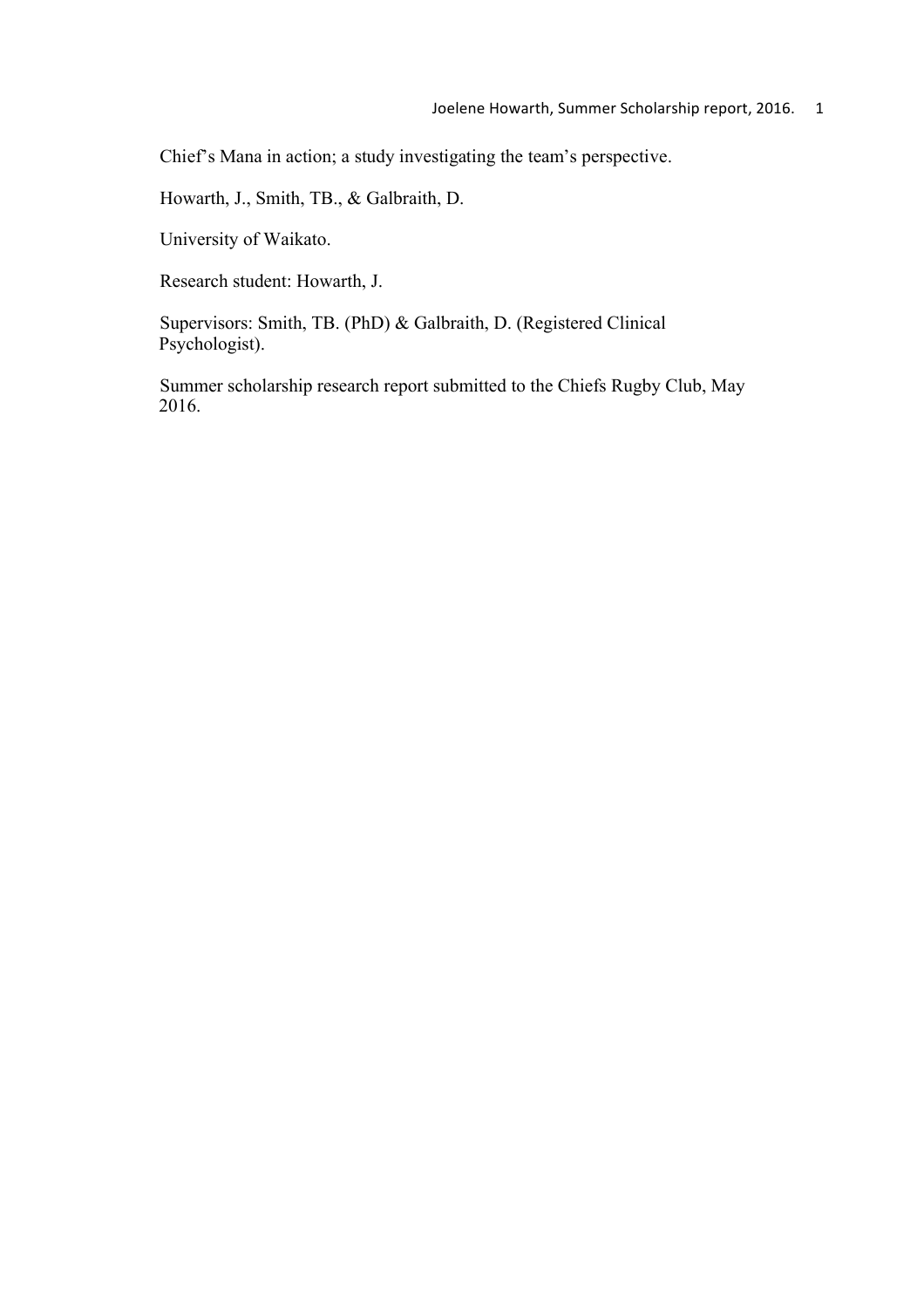# Introduction

Team culture, and its relevance to performance behaviour and attitudes, has recently gained increased focus in sport psychology research and practice (Schroeder, 2010; Cruickshank & Collins 2012; Morgan, Fletcher & Sarkar, 2014). Cruickshank and Collins (2012) state that "high performing cultures prevail when the shared

perception and action of the elite team environment members; (a) supports sustained optimal performance; (b) persists across time in the face of variable results (i.e. wins, losses, ties); and most importantly, (c) leads to consistently high performance" (p.340). Spink et al. (2013) found preliminary evidence that a positive psychological climate, as defined by the significance and meaning of the work environment to the individual, is also linked to increased athlete effort. Various researchers suggests that it is a difficult task to change, cultivate and maintain a team culture, that is the social and psychological environment, which promotes best performance (Cruickshank & Collins 2012; Schroeder, 2010).

Schroeder's 2010 study investigated changing team culture by examining the perspectives of successful head coaches. The study found that, when changing team culture, head coaches appeared to focus on creating core team values; and that these comprised of relationship values, strategic values and behavioural values. The mechanisms these coaches used to solidify these values included recruiting those that shared these values, reward and punishment processes; and teaching core values using

techniques such as role modelling, assignments, technology and enhancing player ownership (Schoeder, 2010).

Team culture will inevitably be impacted by the individuals in the team subscribing to the team values and behaving consistently with them (Schoeder, 2010). An individual's moral identity has been found to impact how that player will behave on and off the sports field (Kavussanu, Stranger & Ring, 2015). In their study Kavussanu, Stranger and Ring (2015) found that athletes with strong moral identities

were less likely to engage in antisocial behaviour. They also stated that high levels of moral motivation was linked to a desire to maintain self-consistency. This implies that people with strong moral identities and high moral motivation will behave the same across settings, and in the absence of an audience.

Other benefits of maintaining a positive team culture include strong team resilience and a high sense of collective efficacy (Morgan, Fletcher & Sarkar, 2013; Morgan, Fletcher & Sarkar, 2014, Spink et al., 2013).

Self-efficacy is an individual's perception of their capability to perform a given task. The notion of perceived efficacy is likely to feed into performance (Allen and Sheffield, 2009; Myers, Feltz and Short, 2004). Collective efficacy was defined by Bandura (1997) as "a groups' shared belief in their conjoint capabilities to organise and execute courses of action required to produce given levels of attainments" (p.476); and strong team cohesion and unity are likely to support collective efficacy (Allen and Sheffield, 2009). Myers, Feltz and Short (2004) stated that their study, investigating collective efficacy and team performance in football teams, reiterated the importance of building confidence in the team's collective capabilities to enhance team performance.

In Morgan, Fletcher and Sarkar's (2013) study investigating team resilience, they found that 'collective efficacy' was one of the four main resilient characteristics of elite sports teams.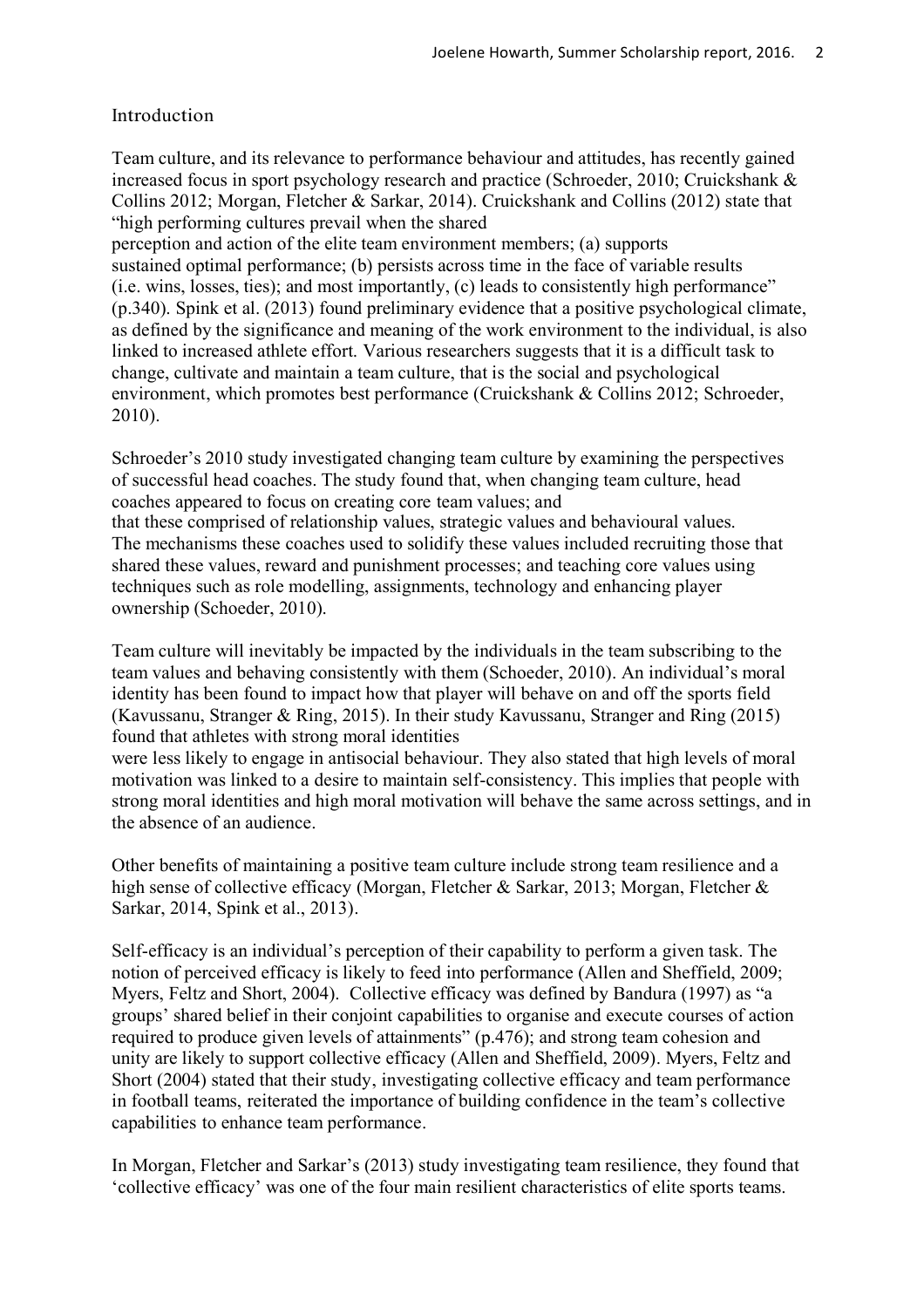They noted that while success experiences contributed to collective efficacy, so did the sharing of adversity by enhancing the team's 'fighting spirit' (Morgan, Fletcher & Sarkar, 2013). The other resilient characteristics included

'group structure', which included the formal structure, and types of leadership in the team; group norms and values, which was reflected in a shared vision and purpose; and communication channels, which were reflected in frequent honest, open and positive communication (Morgan, Fletcher & Sarkar, 2013). 'Mastery approaches' referred to a teams' learning orientation, which involved finding the positive learning during setbacks; effective behavioural responses, which referred to positive team actions to overcome stressors; and managing change, which referred to a collective response to changing circumstances (Morgan, Fletcher & Sarkar, 2013). The final resilient characteristic referred to was 'Social Capital', which centred around high quality interactions and caring relationships in the team. This entailed group identity which was promoted by deep emotional bonds and closeness within the team; perceived social support, which was about the perception that others in the team would provide support if needed; and prosocial interactions, which referred to acts of selflessness in challenging situations (Morgan, Fletcher & Sarkar, 2013).

Team resilience was defined as "a dynamic, psychosocial process which protects a group of individuals from the potential negative effect of stressors they collectively encounter. It comprises of processes whereby team members use their individual and collective resources to positively adapt when experiencing adversity" (Morgan, Fletcher & Sarkar, 2013, p. 552).

It is thought that a positive team culture will support team resilience and enhance a team's ability to overcome setbacks. In their case study, of a rugby union world cup winning team, Morgan, Fletcher and Sarkar (2014) found transformational leadership, shared team leadership, team learning, positive emotions, and social identity were the five main underlying psychological processes that appeared to support that particular teams' resilience. 'Social identity' was defined as "a process where groups engage in collective action to develop a picture of what the group represents…social identity was characterised in this team through the presence of deep collective emotional bonds" (p.98). Transformational leadership referred to the building of relationships between leaders and followers, which optimises followers' potential; shared team leadership referred spread of leadership roles across the team; team learning referred to a collective understanding, or sense making, following setbacks; and positive emotions referred to "group-level positive emotions" (p.98) which were apparent during challenges (Morgan, Fletcher & Sarkar, 2014).

The Chiefs Rugby Club represents a large region including Bay of Plenty, Counties Manukau, King Country, Thames Valley, Waikato and Taranaki. In 2012 the Chiefs SuperXV Rugby Club set out to modify the culture within its organisation to help achieve their goal of becoming a successful world leading rugby team and world class sports organisation. To achieve this they searched for a unique organisational

identifier that would symbolise the core values associated with the creation of both great individuals and a great team. To be relevant this identifier also needed to draw on the culture of the region and the wide range of backgrounds of the people involved in the Chiefs. After much consultation including extensive discussion with representatives of local Iwi, the term "Chiefs Mana" was reborn with various associated symbols, terminology and metaphors. Chiefs Mana is typically promoted by the organisation as "a commitment to live certain behaviours' that individuals believe will drive sustained success". 'Jeff the Maori' became a key metaphor for Chief's Mana and he was used to embody the core values and to bring to life the associated behaviour and attitudes. Jeff, and what he stands for, is revisited every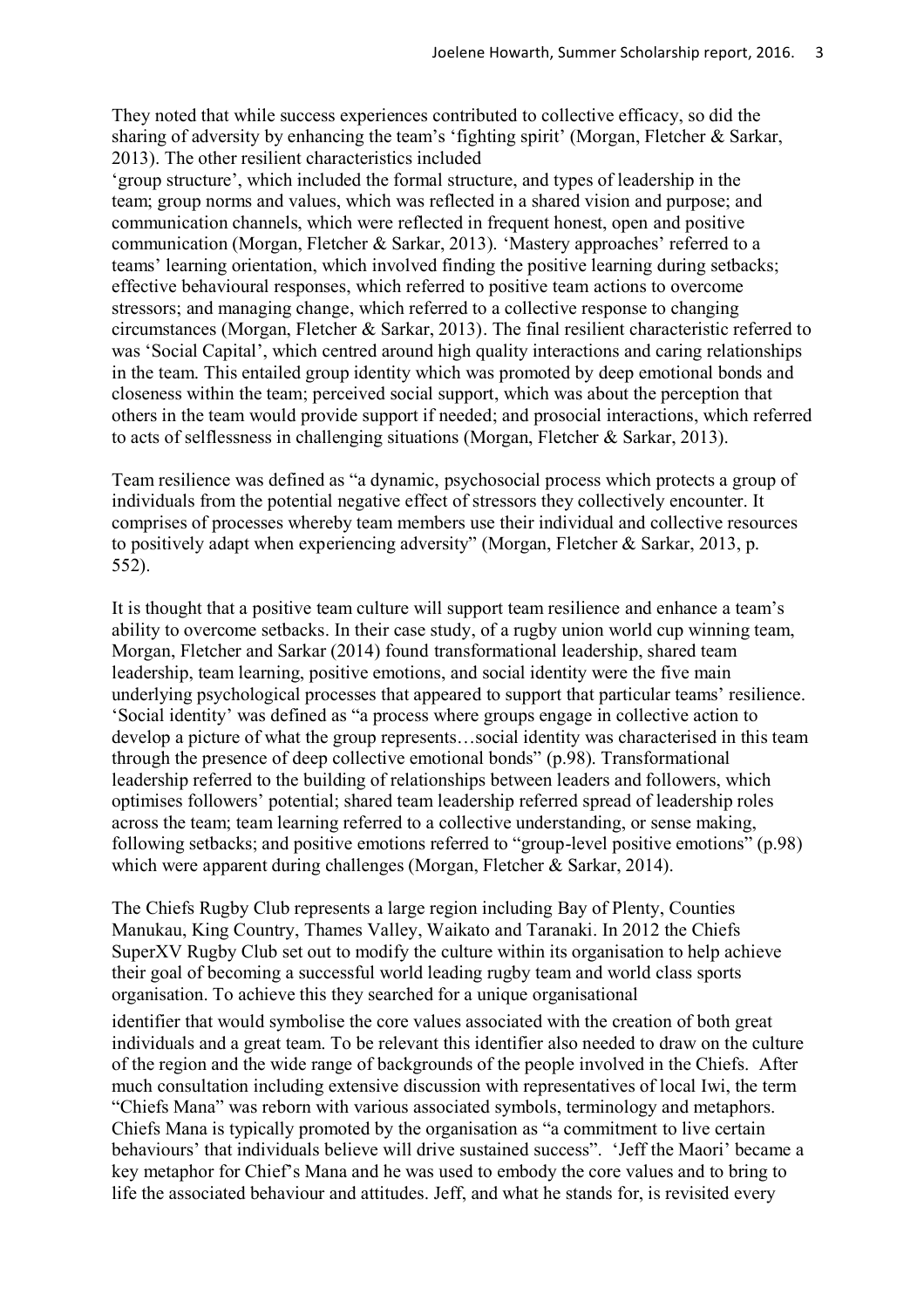year as new players join the team.

Mana is a Maori concept that is not easily translatable into English. It is often associated with English terms such as prestige, power, status, influence, authority, and spiritual power (Glossary of Maori terms, 2007; Moorefield, 2011). Traditionally the mana between the Chief and their tribe was reciprocal, in that the tribe empowered the Chief and the Chiefs' mana spread to the people and the land; and various ventures could increase or decrease the mana of a person or tribe (Moorefield, 2011). Moreover, a Chief, Rangatira or Ariki in Maori, was thought of as a "leader who has an ability to weave people together" (pg. 76, Glossary of Maori terms, 2007); and whose main concern was for the integrity and success of the land and its people. It was traditional that a Rangatira, or Ariki, would respond with aggression toward any outside forces that threatened the integrity and success of the land and its people (Moorefield, 2011). A full discussion of Mana is beyond the scope of the current research.

This pilot study sought to explore how current players, coaches and their support staff understood the behaviours' associated with their concept of Chiefs Mana; how these beliefs have developed; and how they believed their behaviour had changed (or not changed) to exemplify their concept of Chiefs Mana.

# Method

Dr Brett Smith and David Galbraith in collaboration with Chiefs Head Coach Dave Rennie, identified a cross-section of players and support staff that represented long- term, mid-term and short term involvement with the Chiefs. These players and support staff were invited, via email, to participate by way of interview. Ten people agreed to participate and were interviewed, using a semi-structured interview, regarding their perceptions of Chief's Mana. Interviews took approximately 30 minutes and were digitally recorded. Dave Rennie was also interviewed to further assist the researcher to understand the background of the concept of Chiefs Mana.

A thematic analysis of the interviews was conducted. QSR International's NVivo 10 Software was used help code the audio interviews and identify emerging themes. The process included data familiarisation, listening and re-listening to the audio files; generating initial codes and coding the audio files; searching for, and reviewing themes; and naming and defining the themes; and transcription of relevant quotes. This thematic analysis used a realist approach in that it sought to report the experiences meanings and realities of the participants (Braun and Clarke, 2006).

Given the sample size was small, it was considered that certain quotes and discussions may identify the participant so care has been taken to minimise this by considering all participants as one group rather than identifying players, coaches and support staff separately. Moreover, the sample did not lend itself to the participants being broken into long-term, mid-term and short-term involvement with the Chiefs. Instead the participants were considered shorter-term if they had been involved with the Chiefs for three years or less and longer-term if they had been involved with the Chiefs for over three years.

# Relevant Findings

Four main themes were identified that exemplified the participants' concept of Chiefs Mana. These included 'Chiefs Mana is founded in relationships', 'In Chiefs Mana Actions speak louder than words', 'Chiefs Mana is what you stand for' and 'Chiefs Mana is personal, it's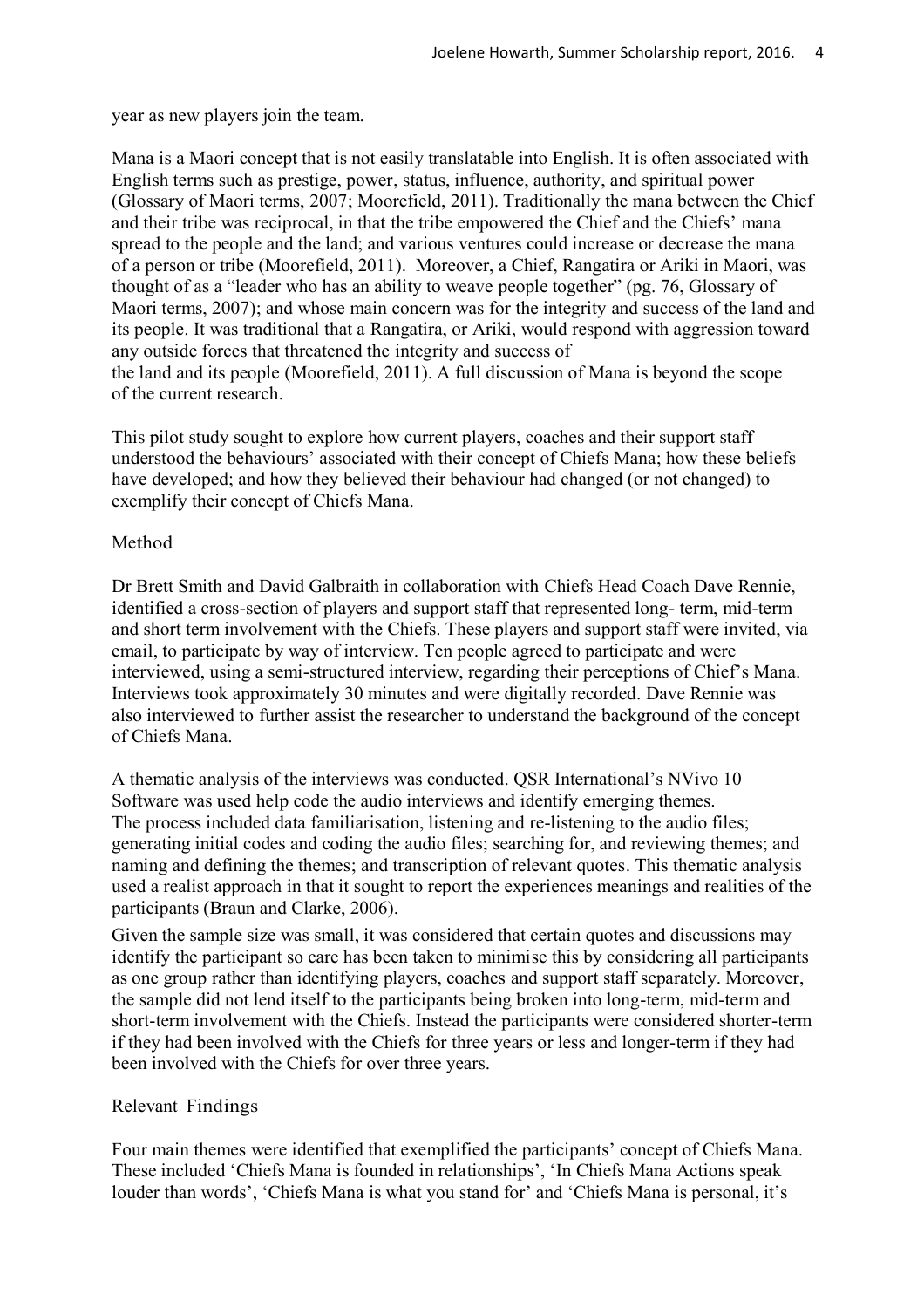living and evolving'.

Each theme is identified and defined, and followed by quotes that illustrate the theme. The first theme, 'Chiefs Mana is founded in relationships' was the biggest theme and has been broken into four subthemes including 'building genuine connections and trust', 'reciprocity', 'everybody is valued' and 'connection to the region and its culture'.

# 'Chiefs Mana is founded in relationships

- Building genuine connections and trust

All participants' emphasised that Chiefs Mana involved building strong and genuine relationships with each other. They often referred to the team as a family, whanau or as brothers. All the participants' directly or indirectly implied, that a strong bond and trust was pivotal to their team, their training and performance; and was founded in the ability to be honest with one another. Most participants' mentioned that the more senior players were largely responsible for initiating this bonding process with new players by being welcoming and supportive.

"…you feel welcome, talking to everyone, everyone engages with you…they're keen to help you out...You just see it in the way they train and treat each other..."

"…I feel very comfortable with these boys…Chief's Mana is family oriented…we are all brothers, and on the field we work hard for each other… Chief's Mana is our family and we wanna protect our family, our kids, and our supporters"

"…you have to be able to draw strength in the heat of the battle when things aren't going well…understanding the core values keeps me centred…"

"…people have said they can see you guys really enjoy playing for each other…"

"the boys are willing to work hard for each other…that makes your bond a lot stronger…Once you're in the Chiefs family, you're involved in it like any other family, once you're in it you can't just opt out... [get to] know your mate, the guy you're playing next to "

"it translates onto the field too…knowing the guy next to you is going to empty his tank, and do everything he can, because you share a common bond, passion and love for each other …"

"Guys need to be courageous enough…putting their arm around them and say brother that's not what we are about"

**Reciprocity** 

All participants described valuing reciprocity in their important relationships and they acknowledged that they were involved in giving and receiving. Reciprocity was linked to their relationships with each other, their own families, the community, the region, the fans and supporters, and the business side of the Chief's organisation. Many participants' described how they enjoyed "giving back" to the community in particular; and some mentioned taking the perspectives of their fans in their interactions with fans.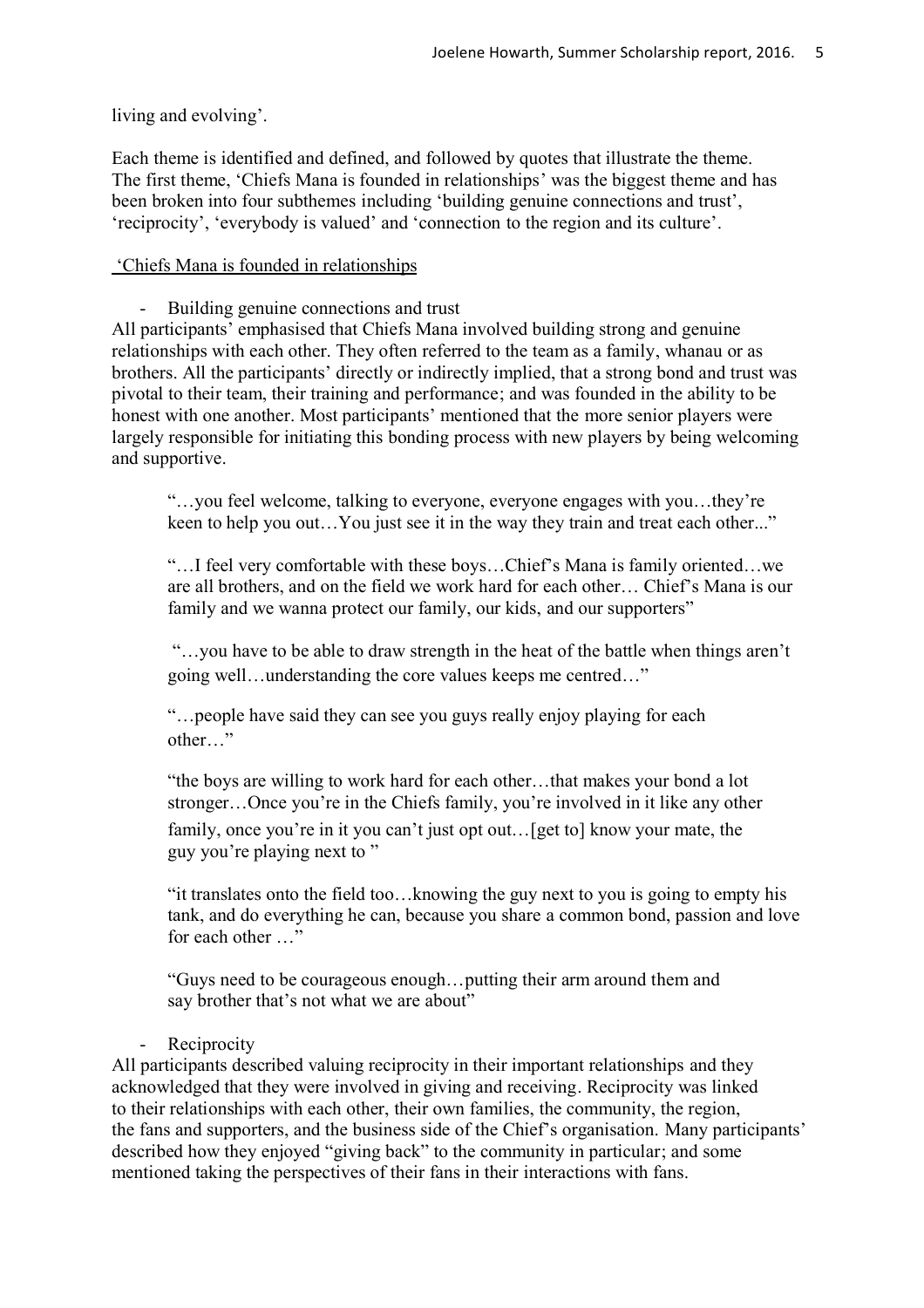"…you grow as a player because you're giving back to the community… there could be mischief boys and you could lighten their day up and maybe turn their path around…"

"I enjoy giving back [to the community], it's not an obligation…you feed off the people you are playing for"

"…get alongside kids who may not be travelling so well, can really make a difference for kids"

"…it's pretty special…they're [the community] proud of us…It's important to connect with the community, it's important for them and for us…it's something we think about later and draw from [while we play]"

"[referring to the business side of the organisation] we are all family, they do a good job for us and we do a good job for them"

#### - Everybody is valued

All participants suggested that Chief's Mana was not about hierarchy. Their narratives emphasised that every player, every fan and every small community in the region was valued and important. There appeared to be a desire to ensure that no one was taken for granted. Participants' discussions also suggested they felt valued for their individual contributions.

[going to small communities] "it means a lot to these communities, we cover a massive area, for some people they are real supporters but it is too tough for them to come all the way to Hamilton"

"touch[ing] base with the people who support us…we draw strength from them in the heat of the battle…it gives you a reason to play and train hard"

"It's not just about our team it's about our region and all the unions that make up our franchise"

"…there's always someone watching, they watch to see that you create opportunities for other players, they're not just watching the ball when reviewing…at other places it would go unnoticed but here it gets recognised [referring to things other players do before a try]"

"[Jeff] is very personal to the team…my ideas were represented"

"…make an effort to get alongside the new guy…we have a habit of bringing the best out of young players…[senior players] recognise we are going to need these guys [new players] in the heat of the battle"

-Connection to the region and its culture

Many participants' referred to Chief's Mana being founded by a connection to Maori culture and the region the Chiefs represent. It was noted, that although most participants had an awareness of this connection, the depth of their understanding appeared to vary significantly. In general participants who had been with the Chiefs for longer appeared to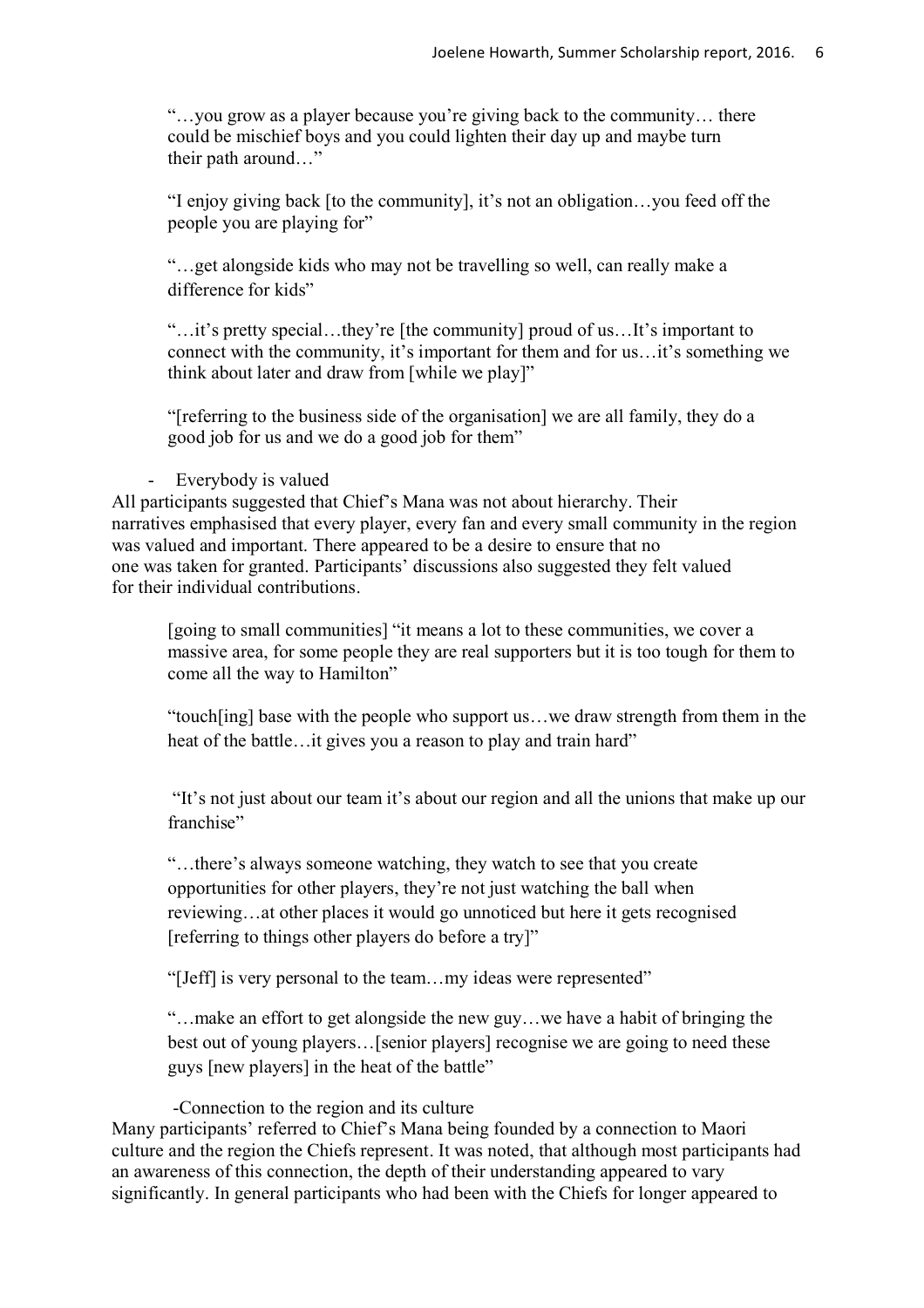have more depth to their knowledge and connection to the cultural underpinnings and the region. Participants who had been with the Chiefs longer showed some concern that the new players, and the business side of the organisation, did not get exposed to this same depth of knowledge, particularly when compared to the 2012/13 squad.

"We are unique…[Chief's Mana is about] conducting yourself in a manner that is that of a high ranking [Maori] Chief… Mana comes from within, without your mana you are nothing"

"in 2012 we took it right back, to understand the Maori culture of the region…the new teams don't get that…Because of the 'levels' [of Chiefs Mana] people can get lost if it's not revisited…we want them [new players] to connect to the heart of it [rather than go along with it]"

"Chiefs Mana is based on the Maori culture, there are heaps of Marae in the region, we've been getting to know about them…"

"a lot of the players are not from this area, its important they get to know the region they represent…[developing a] more personal connection to the region [supports Chief's Mana]…"

# 'In Chiefs Mana Actions speak louder than words'

All participants' emphasised that Chiefs Mana was not directly referred to on a regular basis but that was inferred by the way people behaved and conducted themselves. They all referred to a strong work ethic that it was equally about the 'on and off field' work they do, and the small details, as opposed to just the larger tasks. Many participants spoke about "earning the right to play" rather than expecting it. This theme linked directly back to the relationship theme as many participants'

referred to how they behaved towards each other as evidence of Chiefs Mana. Moreover, most participants' discussed behaving consistently throughout the domains of their lives, such as being good role models for each other, and the community, and being good fathers at home.

…it's not labelled Chief's Mana every time… the older boys set such a good example and you just have to follow it"

"…I set a good example by my rehab, looking after my body, how I train, doing the extra things and putting the team first… making sure the body is 100% ready for the game…welcoming new players and making them feel at home"

"…its Chief's Mana 24/7…when no one's watching you're still conducting yourself in a manner that's fitting for a Chief…"

"I want them to see I empty the tank on the field…"

"I see they're [the business side] doing their best in their roles… I see Chief's Mana in them"

"it's chasing back when someone's made a break…It might be simple things like cleaning up the shed after training"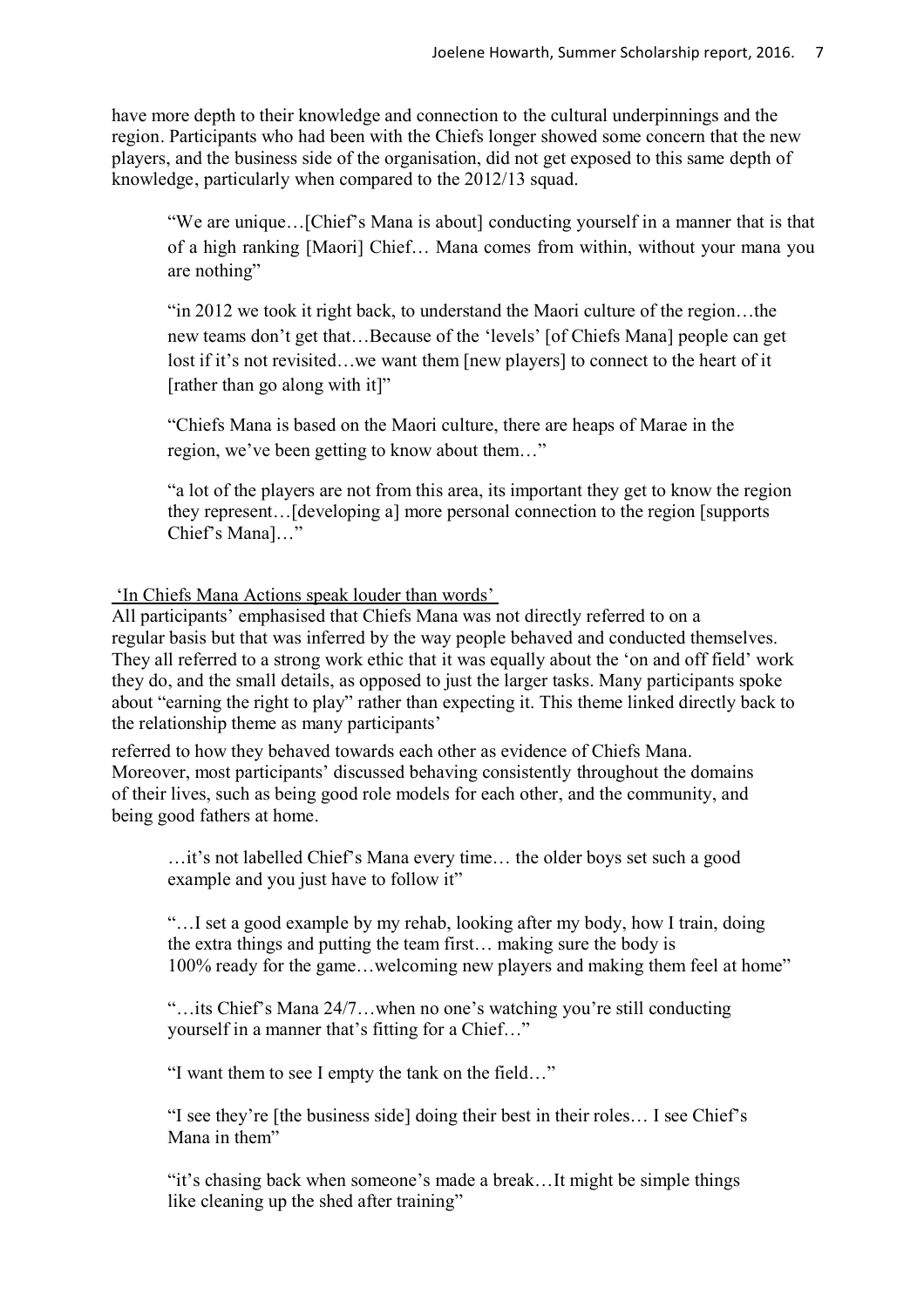"it's [Chief's Mana] helped me become more organised…"

## 'Ch i e fs Ma n a i s wh a t yo u sta n d fo r '

All participants' described Chief's Mana as being associated with 'being a good person' and subscribing to an underpinning set of values, standards and morals. These values connected to the way they conducted themselves, made decisions and the way they developed relationships. All participants' said that that it was not difficult for them individually to connect with these values because they had largely related to them on a personal level anyway. While these factors were sometimes described slightly differently generally the values, morals and standards appeared to relate to both 'individual' and collective responsibility; mutual respect; honesty; getting involved; humility; equality; work ethic and most importantly 'team first'.

"…many people that go on to do well are good people…they are the ones who go above and beyond of what's expected and treat people fair, and the way they like to be treated, and they have got time for other people and they don't just stick to their own little circle…"

"we're all equal, you're not above anyone else because you're a chief…[Chief's Mana] keeps you grounded…humble"

"it's an honour to be a Chief<sup>"</sup>

"Rugby is meant to macho, but when people make themselves vulnerable…it shows how much they care about what we are trying to achieve…personally

it's not only made me a better rugby player, it's made me a better person as well…"

"Living it [Chiefs Mana] makes it easy to be a professional sports person…when you're the same person in and out of footy"

"the hard working good bugger…selfish men come have come in here and changed"

'Ch i e fs Ma n a i s p e r son al , i t's living and evolving'

All participants' interviewed thought Chief's Mana was very personal to the team as a collective and to the individuals. It was perceived that all participants' described their icon 'Jeff' in a way that suggested he was created to weave together the variations in their perceptions and to epitomise Chiefs Mana. All participants' thought that Chief's Mana was present in the team however they differed in the views about how strongly it was currently impacting the newly forming team, and themselves individually. On average the participants' thought that Chiefs Mana was fairly equally important to the team as it was to them as individuals. On a scale where a score of 100 was deemed most important the average score the participants' gave for the importance of Chiefs Mana to the team was 77.5/100; with a range of 50 to 100 and a standard deviation

of 20.6. The participants' average score for the importance of Chiefs Mana to themselves individually was 84/100; with a range of 60 to 100 and a standard deviation of 13.8. Participants consistently rated the importance of Chiefs Mana as higher to themselves individually and there was more variance in the ratings for the team. Participants appeared to think the rating for the team was lower because of the addition of new players to the team. It is noted that only seven of the ten participants were asked to complete this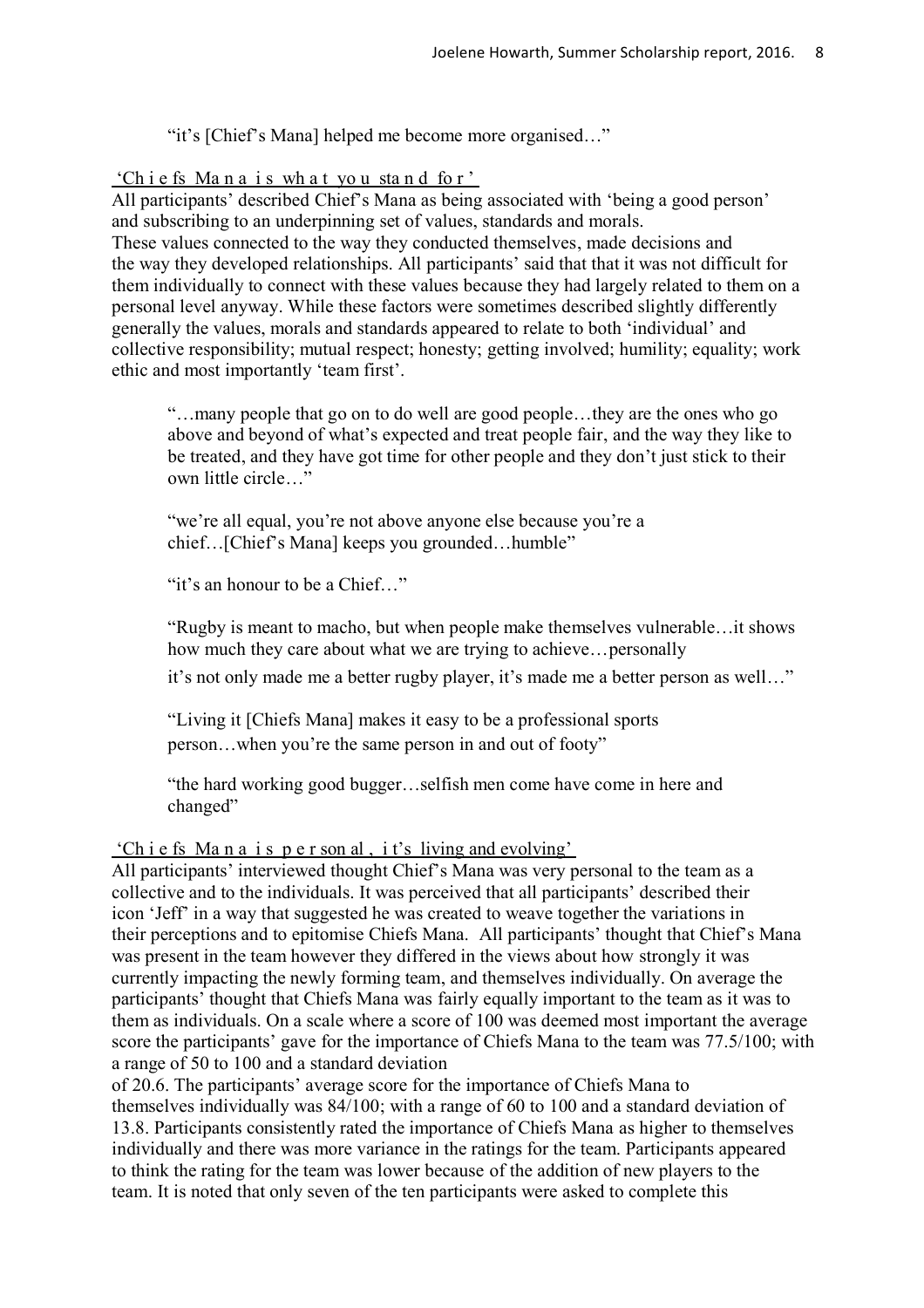numerical rating.

While all participants' referred to Chiefs Mana being founded in Maori culture they thought that each individual could find his own meaning and connection despite their cultural background. Those that had been associated with the Chiefs for longer described their own personal meanings and application of Chief's Mana as evolving, growing and deepening over-time.

"its [Chiefs Mana] team before self…it's part of me and I am part of it…"

"I feel it's a living thing that grows within you…as you grow and get a firm understanding of who you are and your place in the team then your Chiefs Mana grows…"

[it's a sort of faith] "…you have no real reason to believe other than you want to have, and live by, those values strongly…"

"Jeff lives and breathes Chiefs Mana…he connects the players to Chiefs Mana …players try to be like Jeff…Jeff changes every year but not too much…the heart of Chiefs Mana it is still the same…there's been small differences in the way it's been talked about"

"…the way that we train, the high expectations, that's what where're known for "it rubs off on you [if you are a new player]…that's how I was brought up in the Chiefs"

"[Chiefs Mana] gets me up in the morning to work hard with my mates…"

Other relevant findings

All participants' thought that Chiefs Mana impacted their on-field performance positively either directly, by their connections to each other, or by being something they drew strength from "in the heat of the battle"; or indirectly through the way they trained, applied themselves to the details, and made decisions with the best interests of the team in mind.

"on the field it [Chiefs Mana] is about competitive edge, pushing the envelope, never giving up…"

Longer-term participants' appeared to be concerned that they did not directly mention Chiefs Mana enough for the benefit of new players. However, while it was clear short-term involvement in the team was associated with a less personal incorporation of Chief's Mana, these participants appeared to recognise examples of Chiefs Mana in others without direct reference to it.

"You just see it in the way they train and treat each other..."

Based on the perceptions of the participants interviewed there appears to be a relative disconnect between the team and the business side of the organisation. The participants' comments demonstrated appreciation for the staff on the business side but generally they either only partially understood, or were not sure, how the business side of the franchise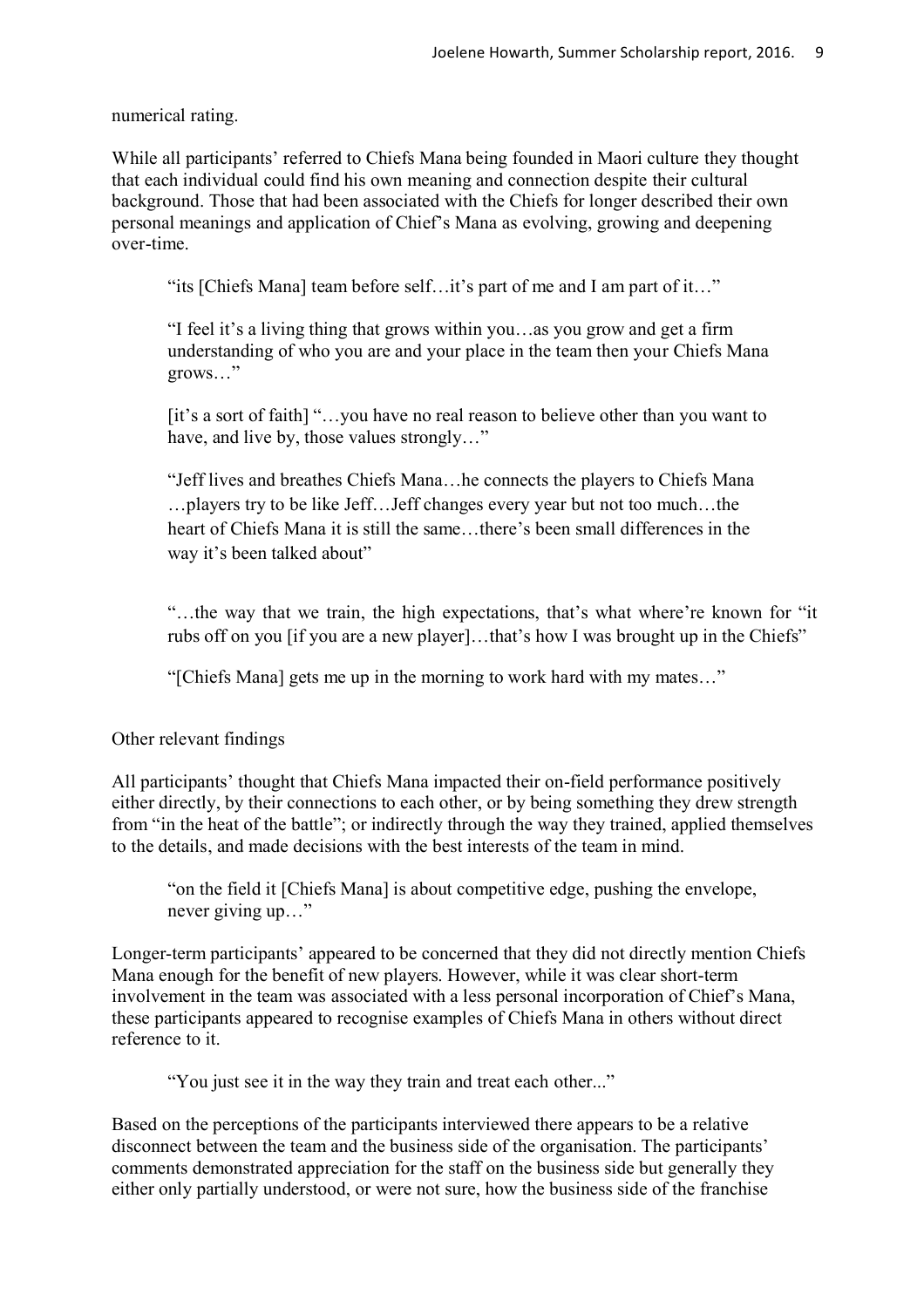applied the concept of Chief's Mana to their working environment. The majority of the participants' thought that it was appropriate for the

business side of the organisation to subscribe to the concept Chief's Mana; and most of the participants' thought it was appropriate that the application would be different for the team and the business. Some of the participants' thought it may be helpful to share the teams meaning of Chief's Mana with the business side and vice versa, while others thought it was acceptable to not know.

"…I'd like to think it's something similar…they're hard working but it's probably different to a player's point of view…"

"…we all have to be rowing in the same direction…transparency is important so that we can continue to be aligned…"

"…they [aspects of Chiefs Mana] have to be different, the goals are different [for the team and the business arm]"

## Discussion and Recommendations

Based on the current pilot study it appears that the Chiefs SuperXV Rugby Club culture, which is founded on the concept of Chiefs Mana, is alive, and continuously evolving. amongst the players and support staff. Moreover, the Chiefs Mana culture has a number of the key factors present, which according to the sample of the team culture literature reviewed, are important in establishing and maintaining a high performance environment.

In particular the Chiefs Mana culture endorsed strong values and high standards of conduct. There was evidence that participants had strong moral identities and many participants' narratives suggested they were motivated by self-consistency and the desire to live by the same values on and off the field (Kavussanu, Stranger and Ring, 2015). Although measuring collective efficacy was not the focus of this study it appeared that Chief's Mana would provide the foundation for a high sense of collective efficacy, especially because it focusses on formulating strong beliefs about the capabilities of team as a collective (Allen and Sheffield, 2009; Myers, Feltz and Short, 2004). In speaking to the participants' there was a real sense of Aristotle's famous saying - 'the sum of the whole is greater than the sum of its parts'.

The way the participants' discussed their team experience suggested Chiefs Mana contributed to a positive psychological environment. As such participants appeared clear about their roles and suggested they were free to express themselves. The participants all described exerting high levels of effort into all aspects of their work, on and off the field (Spink et al. 2013).

Moreover, Chiefs Mana is likely to provide a platform for team resilience based on the factors identified in Morgan, Fletcher and Sarkar's (2014) rugby union case study. The participants' of the current study described positively influencing each other for the benefit of the wider team (evidence of shared leadership); participating in a process such as the development of 'Jeff' to create a shared understanding of what the team represents (evidence of social identity); sharing positive emotional experiences, such as collectively 'drawing strength', during challenging situations (evidence of positive emotions); and building strong, emotional and personal relationships between the leaders and the followers in the team (evidence of transformation leadership) (Morgan, Fletcher and Sarkar, 2014).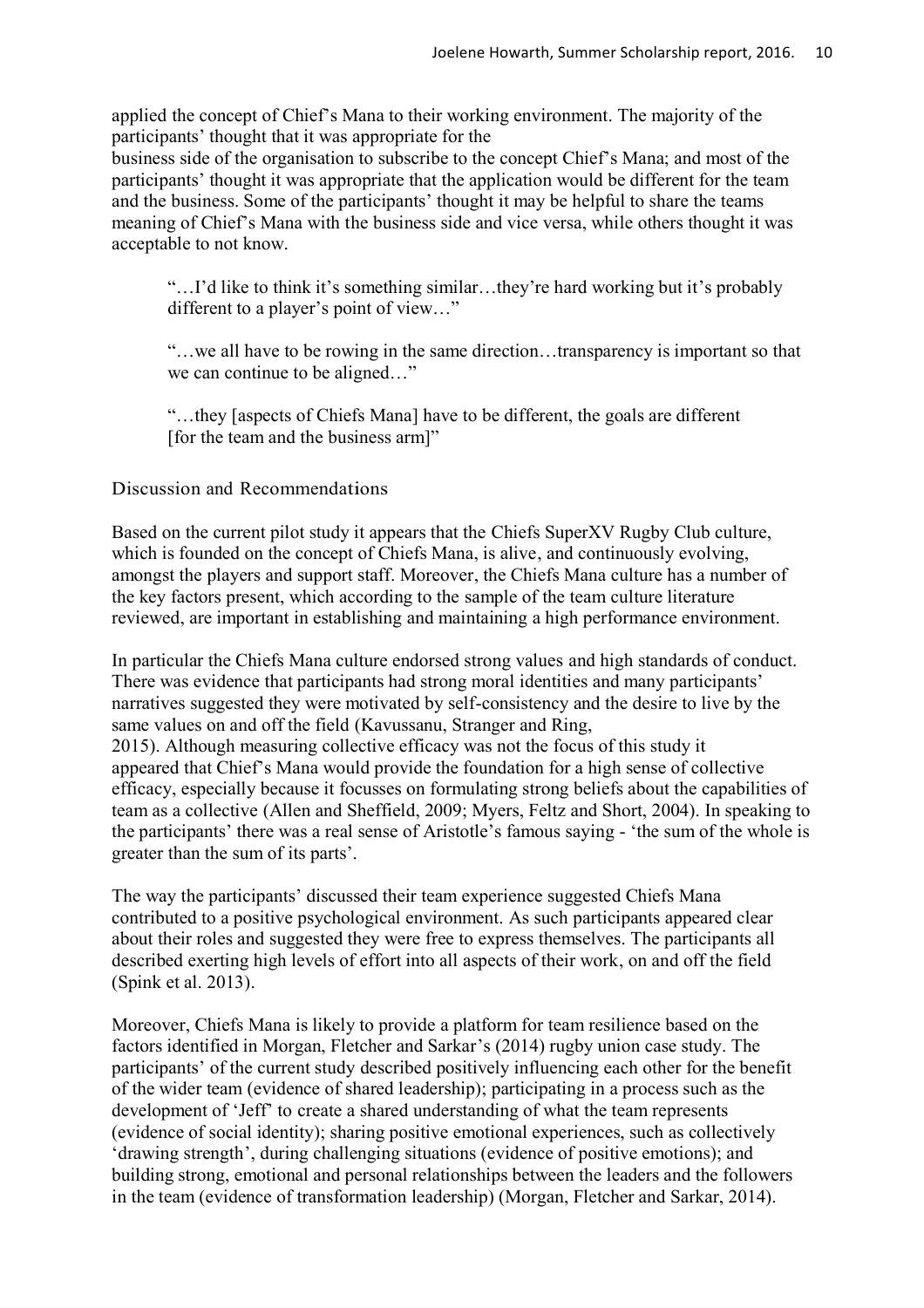Moreover, consistent with Morgan, Fletcher and Sarkar's 2013 study, Chiefs Mana appeared to reflect at least three of the team reliance characteristics including 'collective efficacy', 'group structure', and 'social capital'. Chiefs Mana appeared to promote structure and leadership, a shared vision, open and positive communication high quality interactions, caring relationships, deep emotional bonds, support, selflessness and a belief in their ability to perform well as a team (Morgan, Fletcher & Sarkar, 2013). The characteristic 'mastery approaches', was not as identifiable in the current study but this is likely to have been a reflection of the interview direction rather than an absence of this characteristic.

Based on the findings in the brief pilot study two recommendations are suggested. Firstly, just as the Chiefs Mana role model 'Jeff' is revised every year, it might be useful to revisit the cultural roots of the term Chiefs Mana every year as well.

Although many of the players may not be Maori, or from the region, the history is rich and having an understanding of this history has previously helped players find deeper and more personal connection to the term. The team may consider investing in a video recording or a presentation from the team Kaumatua to help transmit this information. Alternatively 'assignments' could be used to help encourage new players find this information for themselves and perhaps present it back the larger group.

The second suggestion is that the leadership group further consider their relationship with the business arm of the organisation. They could explore questions such 'should/could this relationship be improved and what would the costs and benefits be'? Should/could we seek to enhance our understanding of Chiefs Mana from both the team and business perspectives, and again what would the costs and benefits be'?

These suggestions could also form the basis of future projects aimed at further enhancing what is a very relevant and powerful example of a high performing team culture.

Limitations and recommendations for future research

The current project was designed as a pilot study and was restrained by limited resourcing, particularly time. Although a sample of relevant research literature was referred there was not the scope for a comprehensive literature review. The analysis is therefore considered preliminary. Other limitations need to be considered. Firstly the sample size was small and may not reflect the views of the whole team. Only those directly related to the team were invited to participate, therefore the perspective of the business arm of the organisation was not represented. Finally, as with most qualitative research, I acknowledge that as the researcher my theoretical background and experience will have influenced what was perceived to have been relevant and the way in which this information was interpreted. It is acknowledged that time restrictions also impacted on the current study in the data analysis stage and there was room for themes to have been refined further.

Future research with a larger scope would seek to comprehensively review the team culture literature and seek regional cultural perspectives. Chiefs Mana could be explored in relation to the business arm of the organisation and possibly 'how' the organisation could develop improved synthesis between the business arm and team. Concepts such as collective efficacy,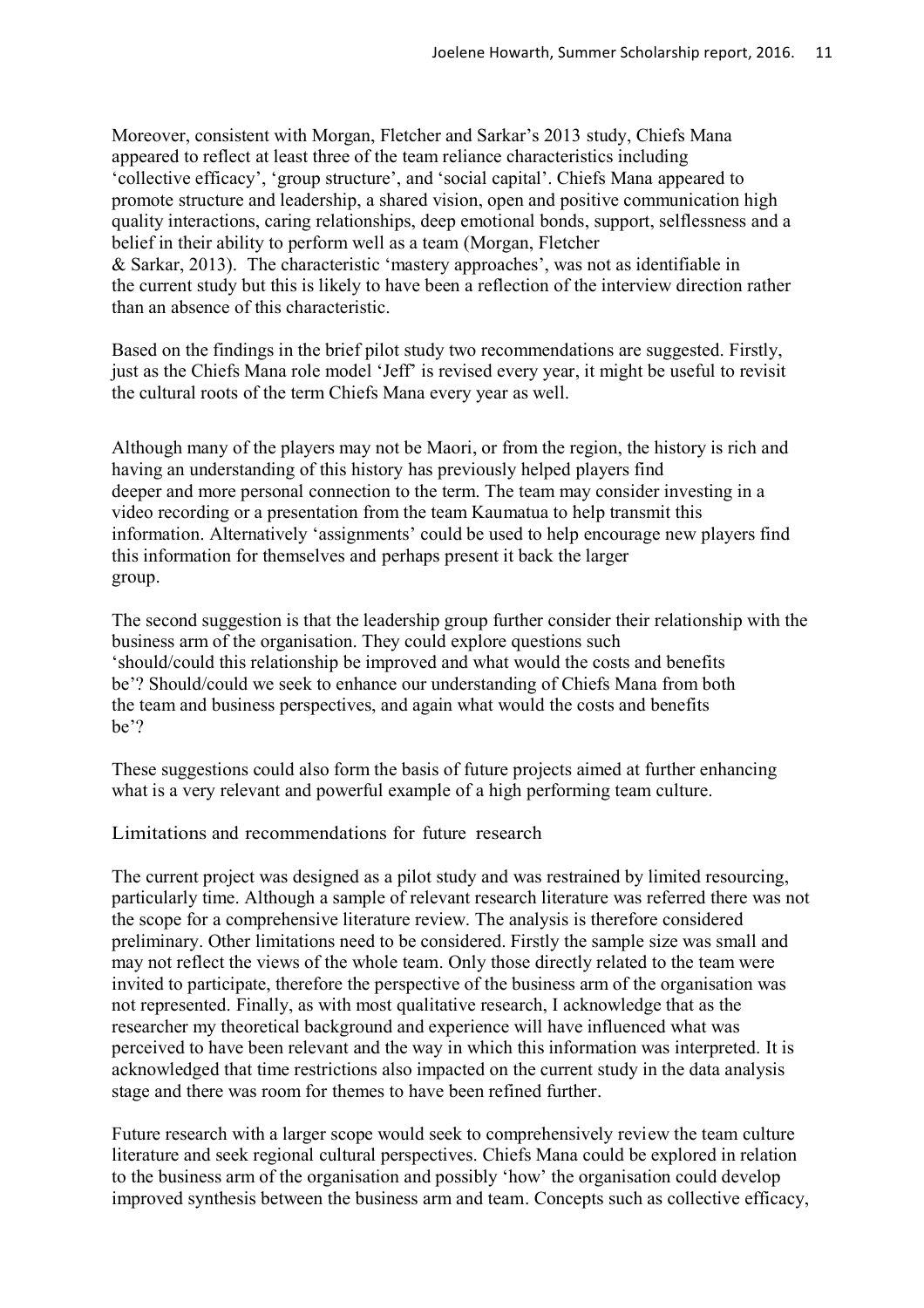factors associated with positive psychological environments and team resilience, amongst others, could be further explored to with the view to ensure continued success, and or improvement in these domains. Future research with a larger scope may also use a number of methodologies, and may include qualitative and quantitative approaches, to collect and interpret data.

On a final note, as a researcher with a keen interest in sport psychology, but little experience with rugby. I was humbled by the experiences interviewing these men. It was clear to me how much they valued the sport, the team but most importantly the relationships they have. They were not only professional but inspiring, I had a number of 'goose-bump' moments, as an esteemed colleague would refer to them;

especially when the men spoke about how they had developed, and grown-up, to be good and humble men in this Chiefs Mana environment.

Lastly, I would like to document a special thanks to Brett and David for their supervision and to the Chiefs, players, coaches, support staff and administration staff, for being so accommodating.